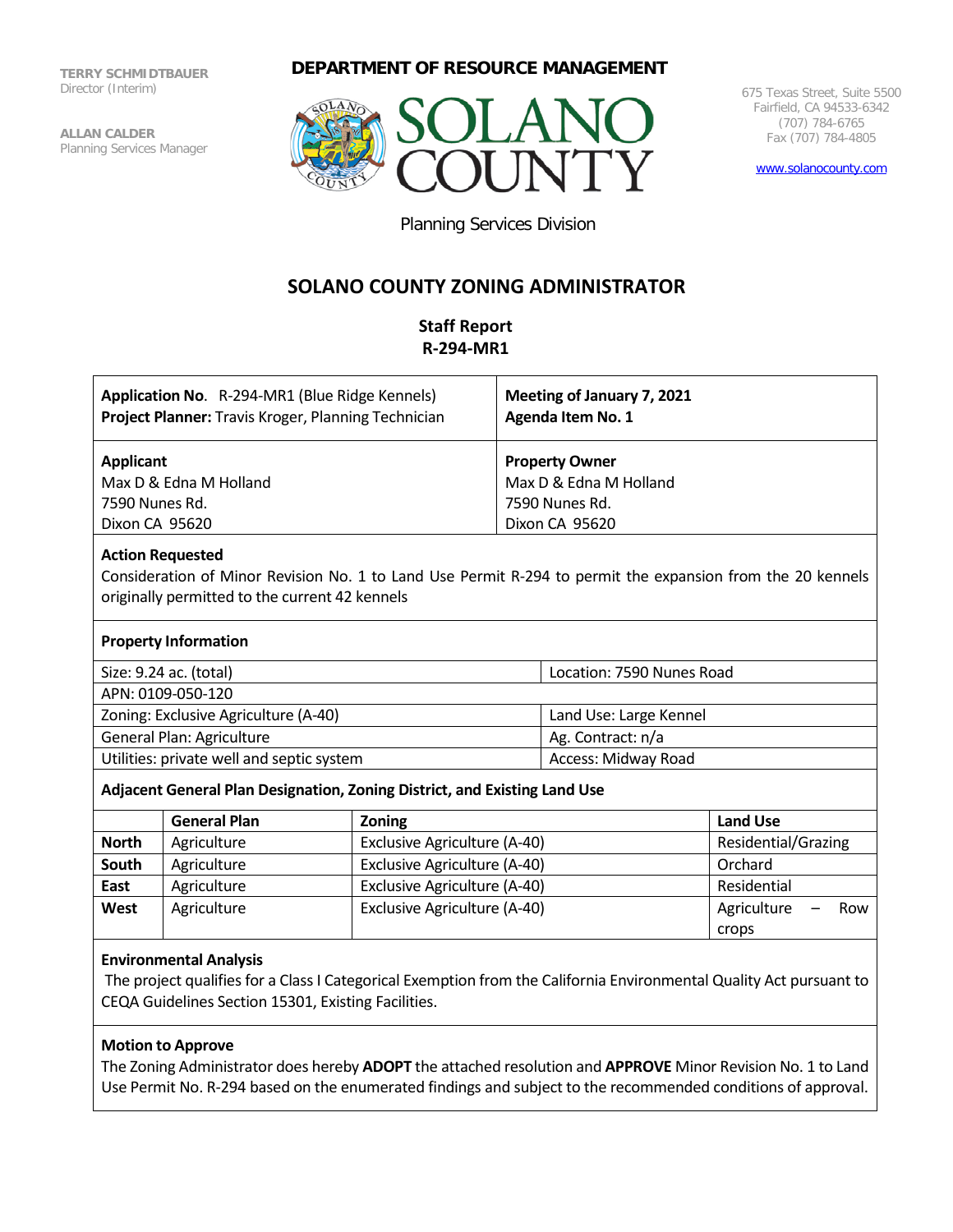## **BACKGROUND**

The existing development consists of a primary dwelling, secondary dwelling, an accessory structure which includes storage and an office for the kennel, seven small accessory structures, an existing 20 run kennel permitted by Land Use Permit R-294 and Building Permit R-7169, and an additional 22 outdoor runs which have been added since the existing approval.

#### **SETTING**

The subject property consists of 9.24 acres of land, fronting on Nunes Road in unincorporated Dixon. The surrounding parcels are developed with a mixture of agricultural and residential uses.

## **PROJECT DESCRIPTION**

The applicant has applied for a Minor Revision to Land Use Permit R-294 to permit the expansion from the 20-run kennel approved by R-294 to the current 42 kennels.

No other changes to the site or land use are proposed.

#### **LAND USE CONSISTENCY**

The parcel is designated Agriculture by the Solano County General Plan Land Use Diagram. As indicated on the General Plan land use consistency table (General Plan Table LU-7) the Exclusive Agriculture (A-40) Zoning District is consistent with this designation.

The subject site is zoned Exclusive Agriculture (A-40). Within this district, a large kennel or cattery is allowed subject to Section 28.76.20(A) & (B)(1) of the Solano County Code. These general requirements address access, setbacks, waste management and avoidance of public nuisance.

#### **ENVIRONMENTAL ANALYSIS**

The project qualifies for a Class I Categorical Exemption from the California Environmental Quality Act pursuant to CEQA Guidelines Section 15301, Existing Facilities.

#### **RECOMMENDATION**

Staff recommends that the Zoning Administrator **ADOPT** the mandatory and suggested findings, and **APPROVE** Minor Revision No. 1 to Land Use permit R-294, subject to the recommended conditions of approval.

#### **LAND USE PERMIT MANDATORY FINDINGS**

**1. That the establishment, maintenance or operation of the use or building is in conformity to the General Plan for the County with regard to traffic circulation, population densities and distribution, and other aspects of the General Plan considered by the Zoning Administrator to be pertinent.**

This project is located within an area designated Agriculture by the Solano County General Plan Land Use Diagram. The proposed use is a conditionally permitted use within the Exclusive Agriculture (A-40) zoning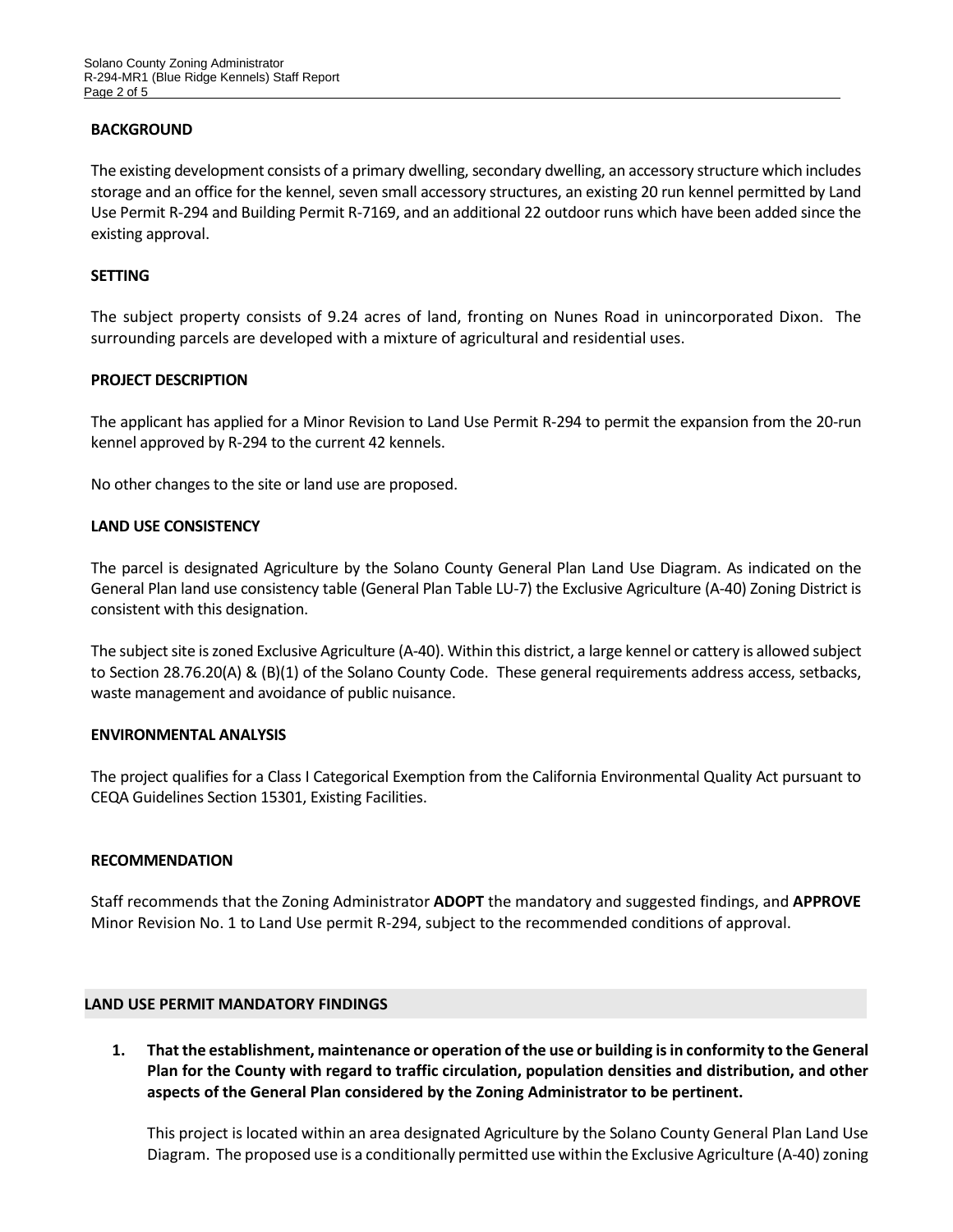district. The Zoning of the property along with the existing use and proposed modifications is consistent with the General Plan.

**2. Adequate utilities, access roads, drainage and other necessary facilities have been or are being provided.**

The site is provided with water by an existing on-site private well and sewer service by an on-site sewage disposal system. Access is proposed via encroachment off Nunes Road.

**3. The subject use will not, under the circumstances of this particular case, constitute a nuisance or be detrimental to the health, safety, peace, morals, comfort or general welfare of persons residing or working in or passing through the neighborhood of such proposed use or be detrimental or injurious to property and improvements in the neighborhood or to the general welfare of the County.**

As conditioned, the proposed large kennel use will not constitute a nuisance to surrounding properties, nor will it be detrimental to the health, safety, or welfare of County residents.

## **ADDITIONAL FINDINGS**

**4.** The project qualifies for a Class I Categorical Exemption from the California Environmental Quality Act pursuant to CEQA Guidelines Section 15301, Existing Facilities.

#### **CONDITIONS OF APPROVAL**

#### **General**

- 1. The above use shall be established in accord with the application materials, site plan, development plans and aerial photos as submitted with Minor Revision No. 1 to Land Use permit R-294 filed September 6, 2015 and as approved by the Solano County Zoning Administrator.
- 2. The kennel will maintain a current Solano County Business License for as long as the business remains in operation.
- 3. Building Permits for the as-built expansion permitted under this Minor Revision and any additional as-built development determined to required Building Permits by the Solano County Building Official will be submitted within 1 year of approval of this application.
- 4. Any further expansion to the business or additional development may require approval of a new Minor Revision to R-294.

#### **Building and Safety Division**

5. While the following comments are not all inclusive, they will act as a guideline for the requirements for the construction of any buildings or structures on the site now and in the future. These comments are not required on the application plan for the Use Permit, but (4) sets of plans will be required to be submitted to reflect all of the requirements in the latest edition of the codes adopted by the State of California and Solano County at the time of a construction permit application. These requirements, as well as all other required code requirements, shall be reflected on all construction drawings submitted for permit through Solano County Building Division.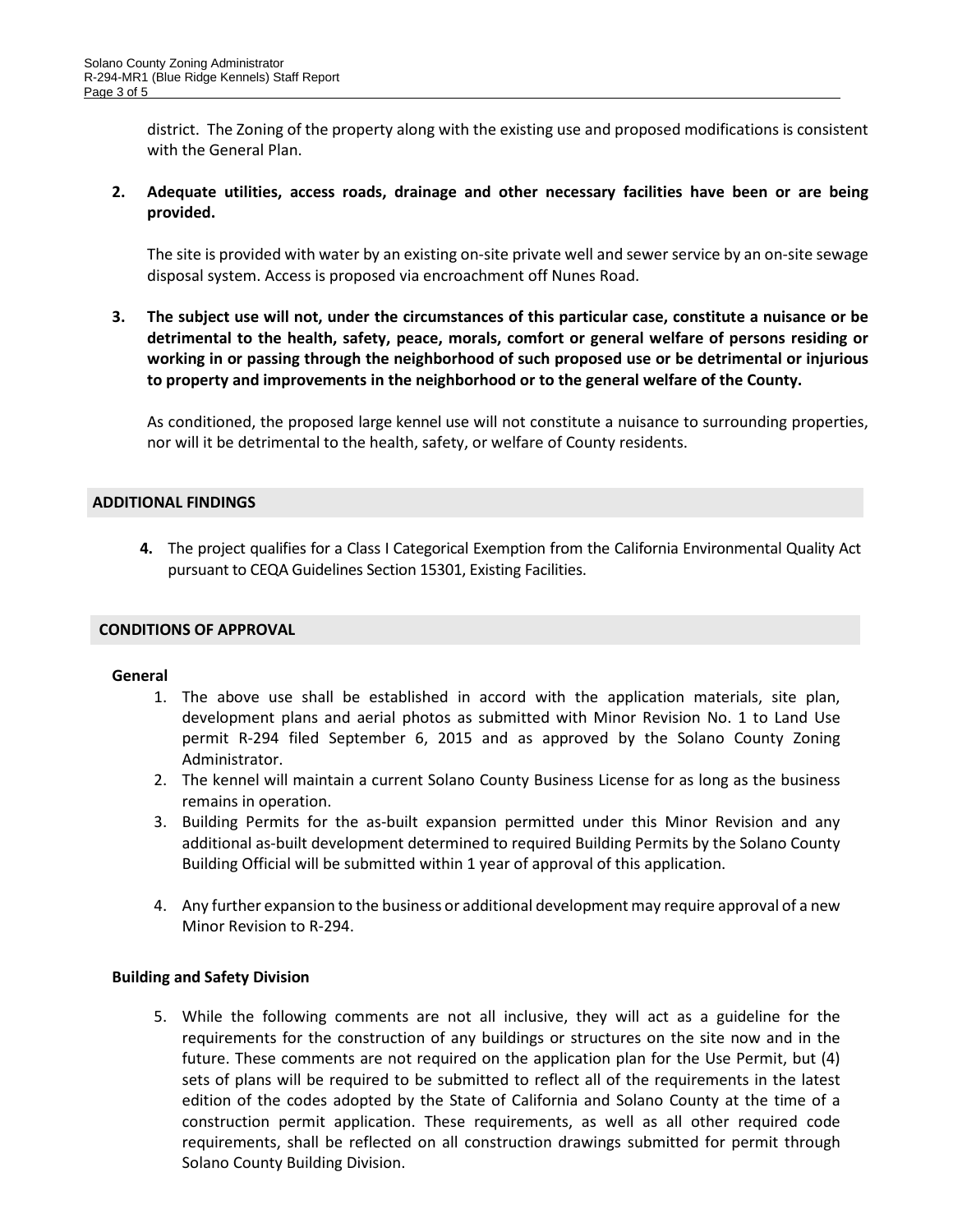- 6. The Building and any site improvements shall be designed using the 2019 California Building Standards Codes including the mandatory measures found in the new 2019 California Green Building Code, Chapter(s) 1, 2, 3, 5, 6, 7, 8, and A5 for Voluntary Measures.
- 7. Prior to any construction or improvements taking place, a Building Permit Application shall first be submitted as per the 2019 California Building Code, or the most current edition of the code enforced at the time of building permit application. **"Any owner or authorized agent who intends to construct, enlarge, alter, repair, move, demolish, or change the occupancy of a building or structure, or to erect, install, enlarge, alter, repair, remove, convert or replace any electrical, gas, mechanical or plumbing system, the installation of which is regulated by this code, or to cause any such work to be done, shall first make application to the building official and obtain the required permit."**
- 8. Plans and Specifications shall meet the requirements as per Section 105 of the 2019 California Building Code. **"Construction documents, statement of special inspections and other data shall be submitted in one or more sets with each permit application. The construction documents shall be prepared by a registered design professional where required by the statutes of the jurisdiction in which the project is to be constructed. Where special conditions exist, the building official is authorized to require additional construction documents to be prepared by a registered design professional." Construction documents shall be of sufficient clarity to indicate the location, nature and extent of the work proposed and show in detail that it will conform to the provisions of this code and relevant laws, ordinances, rules and regulations, as determined by the building official."**
- 9. The fire district will reassess the site for fire life and safety requirements.

## **Public Works Division**

- 10. Applicant shall apply for, secure and abide by the conditions of a Grading Permit for any grading on the property including, but not limited to, building site preparation, private access improvements, parking areas and walkways, as well as any onsite grading exceeding a total of 5,000 square feet.
- 11. The Applicant shall apply for, secure and abide by the conditions of an encroachment permit for any planned or any existing driveway connection to Nunes Road that does not have an existing encroachment permit issued by Solano County. Driveways must meet Solano County's commercial driveway standard and shall be maintained in such a matter as to prevent soil, rocks and debris from tracking onto Nunes Road.
- 12. Applicant shall apply for, secure and abide by the conditions of an Encroachment Permit for any work within the public right of way. Driveways must meet Solano County's commercial driveway standard and shall be maintained in such a matter as to prevent soil, rocks and debris from tracking onto Nunes Road.
- 13. Off-site parking within the Nunes Road public right-of-way shall be prohibited along the entire property frontage.